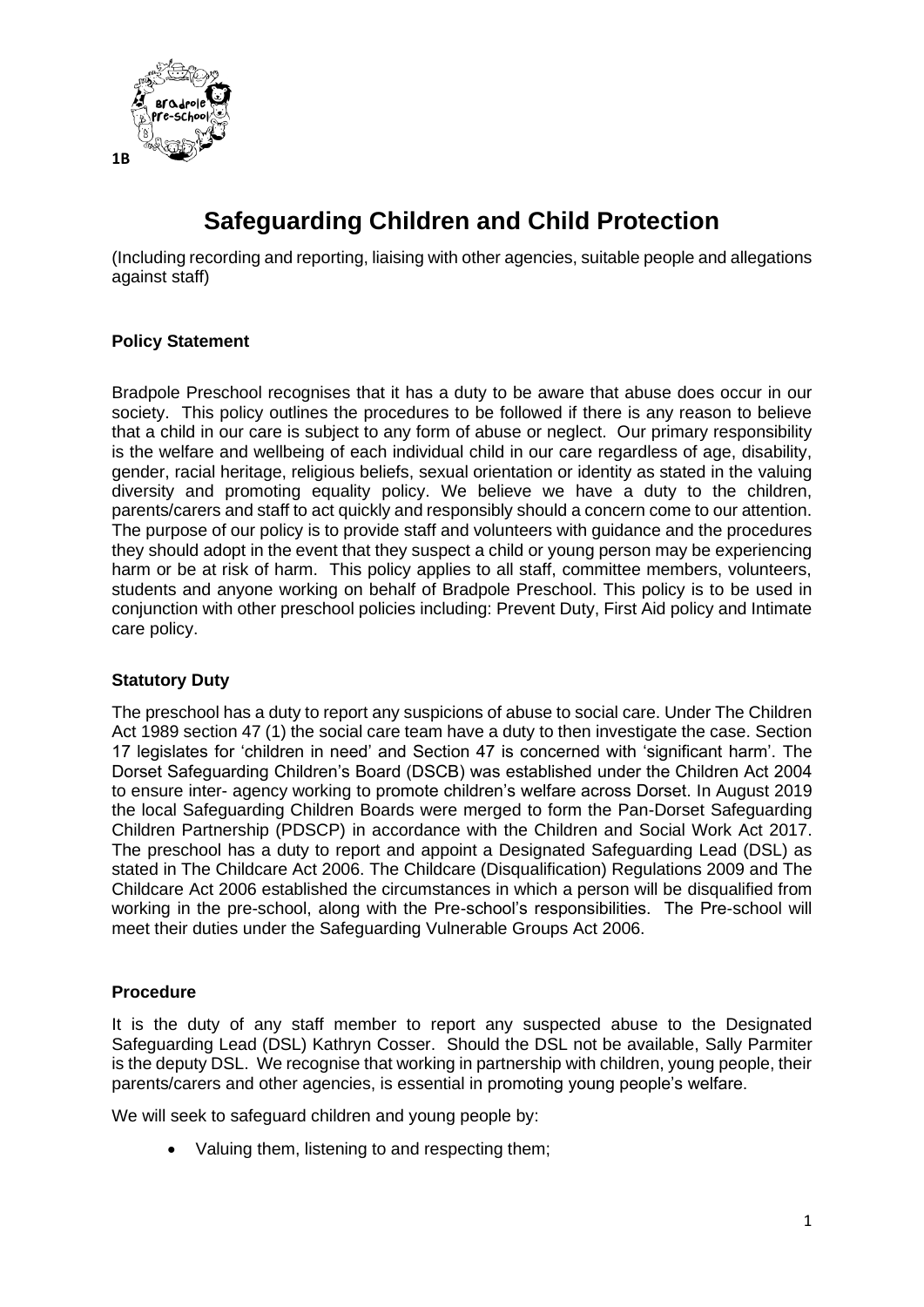

- Adopting child protection guidelines through procedures and a code of conduct for staff and volunteers;
- Recruiting staff and volunteers safely;
- Ensuring that all necessary checks are made;
- Sharing information about child protection and good practice with children, parents/carers, staff and volunteers;
- Informing all visitors, once they have signed the visitors register, who the DSL for safeguarding is and to report to any concerns to that Lead.
- Sharing information about concerns, with the agencies that need to know, and involving parents/carers and children appropriately;
- Providing effective management for staff and volunteers through supervision, support and training;
- Reviewing our policy and practice annually, or as the need arises

# **Procedures for when there is a concern regarding a child/children**

Bradpole Preschool is committed to responding promptly and appropriately to all incidents or concerns of abuse that may occur and to work with statutory agencies in accordance with the procedures that are set down in 'Working Together to Safeguard Children' (DFE, 2015 updated 2018) and in line with the guidance, policies and procedures of the Pan-Dorset Safeguarding Children's Partnership (SCP) (contained in the red file on the shelf by the main entrance or available online at: <https://pandorsetscb.proceduresonline.com/>.

If there is a concern about a child, Bradpole Preschool has a duty to contact Children's Advice and Duty Service using the professional phone number 01305 228558 making a verbal referral. We will keep a record of the contact, discussions, any decisions made, if we had parental permission or if not why. The contact number is displayed on the notice board in the preschool room and in the staff office. The DSL or deputy should speak to the Children's Advice and Duty Service duty officer to share their concerns over an incident or emerging patterns of concerns. The duty officer will discuss with their own manager and decide upon further action if applicable. The verbal referral will be confirmed in writing, within one day of the referral the children's social care should make a discussion of next steps and inform the setting. All records will be kept confidential and on a need to know basis in accordance with new Data Protection (2018) legislation.

# **Types of Abuse**

We acknowledge that abuse of children can take many different forms: physical, emotional, and sexual, as well as neglect. When children are suffering from physical, sexual or emotional abuse, or if they may be experiencing neglect, they may demonstrate this through the things they say (direct or indirect disclosure), or through changes in their approaches, behaviour or their play. This is of particular importance when working with nonverbal children or children with a disability. We are aware that abuse may occur between siblings within a family or perpetrated by another child this is called peer on peer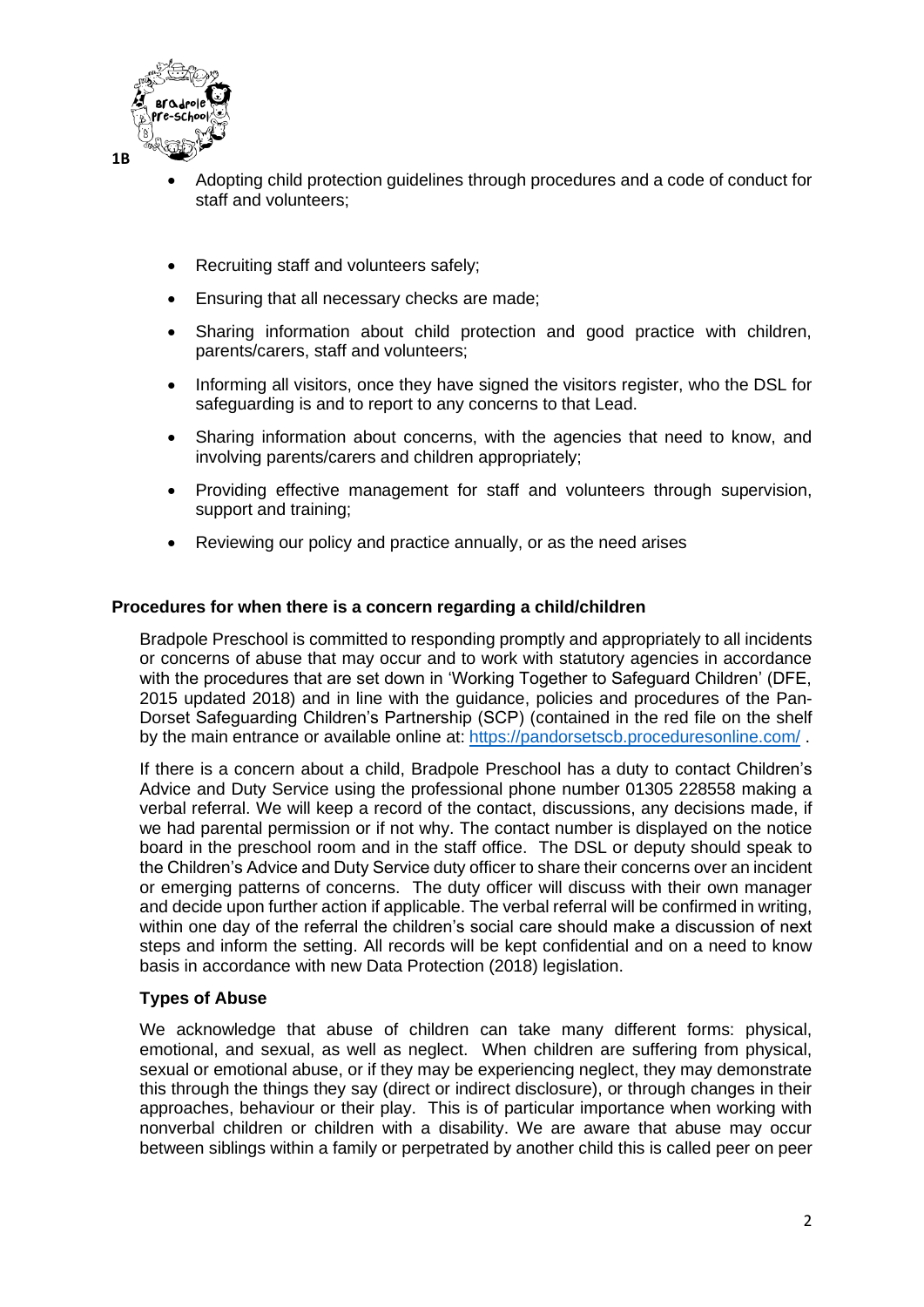

abuse. We are also aware that within a larger family of multi siblings that abuse may only occur to one child or multiple children.

# **Online Safety**

We recognise that children have access to technology both inside and outside of the preschool setting and children may be at risk of abuse online from content (what they see), contact (who may communicate with them) and conduct (how they or others might behave) therefore we have an "essential role in helping young children learn the foundations of safe online behaviour" (Safeguarding Children and Protecting Professionals in Early Years Settings, 2019). We recognise the importance of promoting and role modelling the safe and positive use of technology with children. This is reflected in our Use of Mobile Telephones and Cameras policy and Internet Policy (E-Safety). Further guidance is accessed online: [https://www.gov.uk/government/publications/safeguarding-children-and](https://www.gov.uk/government/publications/safeguarding-children-and-protecting-professionals-in-early-years-settings-online-safety-considerations)[protecting-professionals-in-early-years-settings-online-safety-considerations](https://www.gov.uk/government/publications/safeguarding-children-and-protecting-professionals-in-early-years-settings-online-safety-considerations)

Physical abuse and the procedure:

Action will be taken if staff have a reason to believe that there has been a physical injury to a child, including deliberate poisoning, where there is a definite knowledge, or reasonable suspicion that the injury was inflicted or knowingly not prevented.

- Any sign of a mark or injury to a child when they come into Bradpole Preschool, will be recorded on a 'injury upon arrival' form, discussed with the parents/carer and the parent/carer will be asked to countersign the form.
- Parents/carers are made aware of this procedure when they join the setting. The form is stored in the accident file which is reviewed monthly so that we can identify if there is a frequency or pattern of injury occurring.
- If there appears to be any discrepancy or query regarding the injury or the injury is discovered after the parent/carer has left and the child discloses the name of the person who caused the injury, this will be shared with the Children's Advice and Duty Service who may notify the police if there is any concern that the child is in danger of significant harm.

Non–mobile protocol.

We are particularly aware that some types of physical injuries are accidental but they are less common in non-mobile children. Not independently mobile includes: "An infant or young child who is not yet crawling, bottom shuffling, pulling to stand, cruising or walking independently, or an older child with a similar lack of independent mobility due to severe disability". Injuries are recorded and referred. The full Non mobile protocol is available at:

<https://proceduresonline.com/trixcms/media/1885/non-mobile-protocol-v2-jun-2018.pdf>

Sexual abuse and the procedure:

Action will be taken if staff have witnessed occasions when a child indicates sexual activity through words, play, drawing or has an excessive pre-occupation with sexual matters or has an inappropriate knowledge of sexual behaviour

• The observed instances will be recorded on a 'record of concern' form.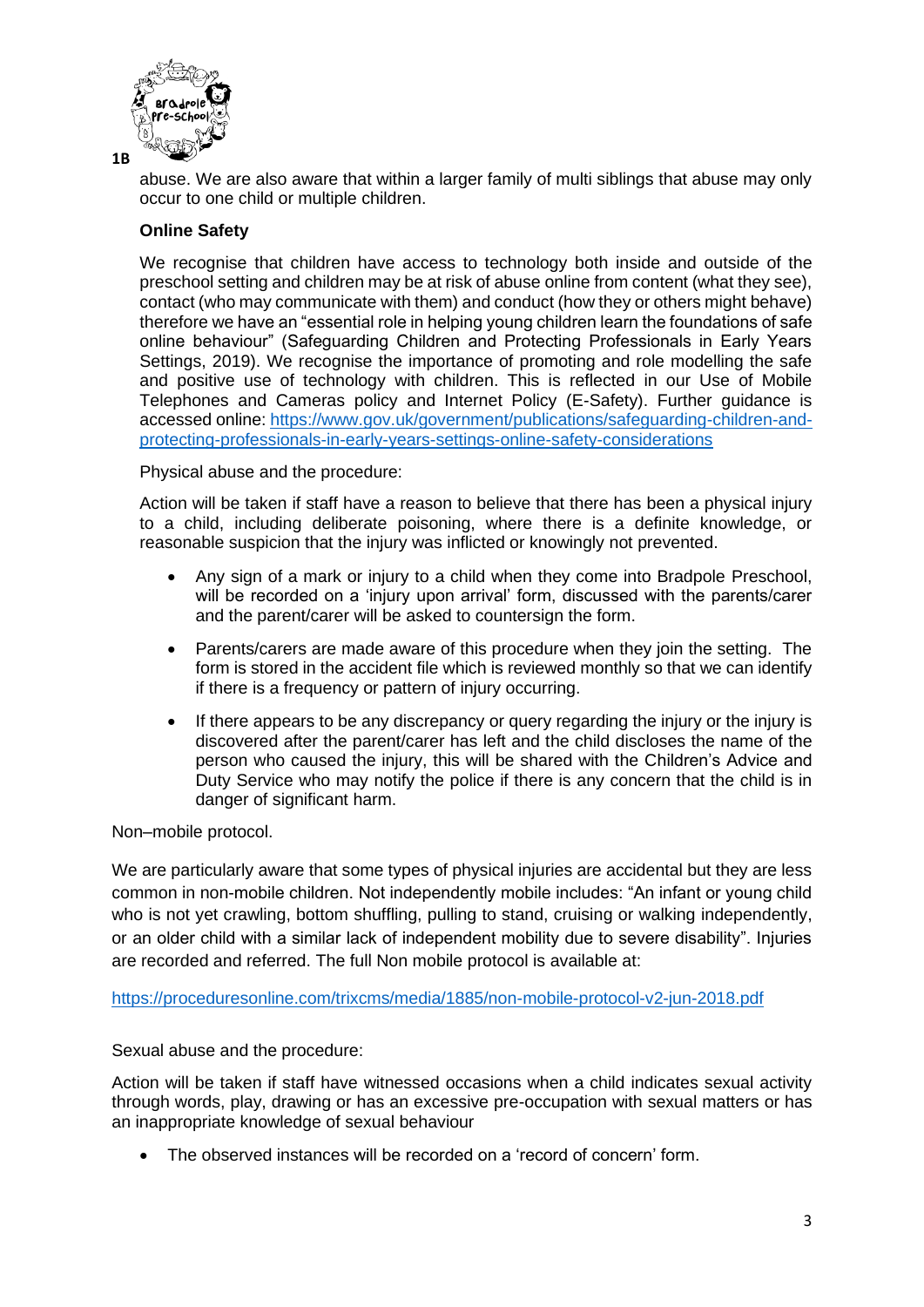

The matter will be referred to the Children's Advice and Duty Service who will notify the police if there is any concern that the child is in danger of significant harm.

# Female Genital Mutilation

Female Genital Mutilation is a form of child abuse and violence against women and girls. It "comprises all procedures that involve partial or total removal of the external female genitalia. Or other injury to the female genital organs for non-medical reasons". Female genital mutilation is a criminal offence, therefore is it a legal duty to refer to the Police if FGM has been carried out on a girl under 18. Further guidance is available on the Pan-Dorset Safeguarding Partnership website: [https://pandorsetscb.proceduresonline.com/p\\_fem\\_gen\\_mutil.html](https://pandorsetscb.proceduresonline.com/p_fem_gen_mutil.html)

# Child Sexual Exploitation

Children are also at risk from sexual exploitation which is a form of child sexual abuse. It

"occurs where an individual or group takes advantage of an imbalance of power to coerce, manipulate or deceive a child or young person under the age of 18 into sexual activity, in exchange for something the victim needs or wants, and/or for the financial advantage or increased status of the perpetrator or facilitator. The victim may have been sexually exploited even if the sexual activity appears consensual. Child sexual exploitation does not always involve physical contact; it can also occur through the use of technology". Definition from Working Together to Safeguard Children (2018).

#### [https://pandorsetscb.proceduresonline.com/p\\_ch\\_sexual\\_exploit.html](https://pandorsetscb.proceduresonline.com/p_ch_sexual_exploit.html)

# Emotional abuse and the procedure

Action will be taken if staff have reason to believe that there is a severe, adverse effect on the behaviour and emotional development of a child by persistent or severe maltreatment or rejection

- The observed instances will be recorded on a record of concern
- The matter will be referred to the Children's Advice and Duty Service who will notify the police if there is any concern that the child is in danger of significant harm
- Children who have witnessed domestic violence and/ or abuse are particularly vulnerable, this can have a negative, detrimental impact on them from reaching their full potential across all areas of development, as highlighted in the Every Child Matters framework outcomes. Further guidance is available at

[https://pandorsetscb.proceduresonline.com/p\\_dom\\_viol\\_abuse.html](https://pandorsetscb.proceduresonline.com/p_dom_viol_abuse.html)

# Neglect and the procedure

Action will be taken if staff have reason to believe that there has been persistent or severe neglect of a child (for example by exposure to any kind of danger, including cold or starvation) which results in the serious impairment of the child's health or development, including nonorganic failure to thrive

• The observed instances will be recorded on a 'record of concern' form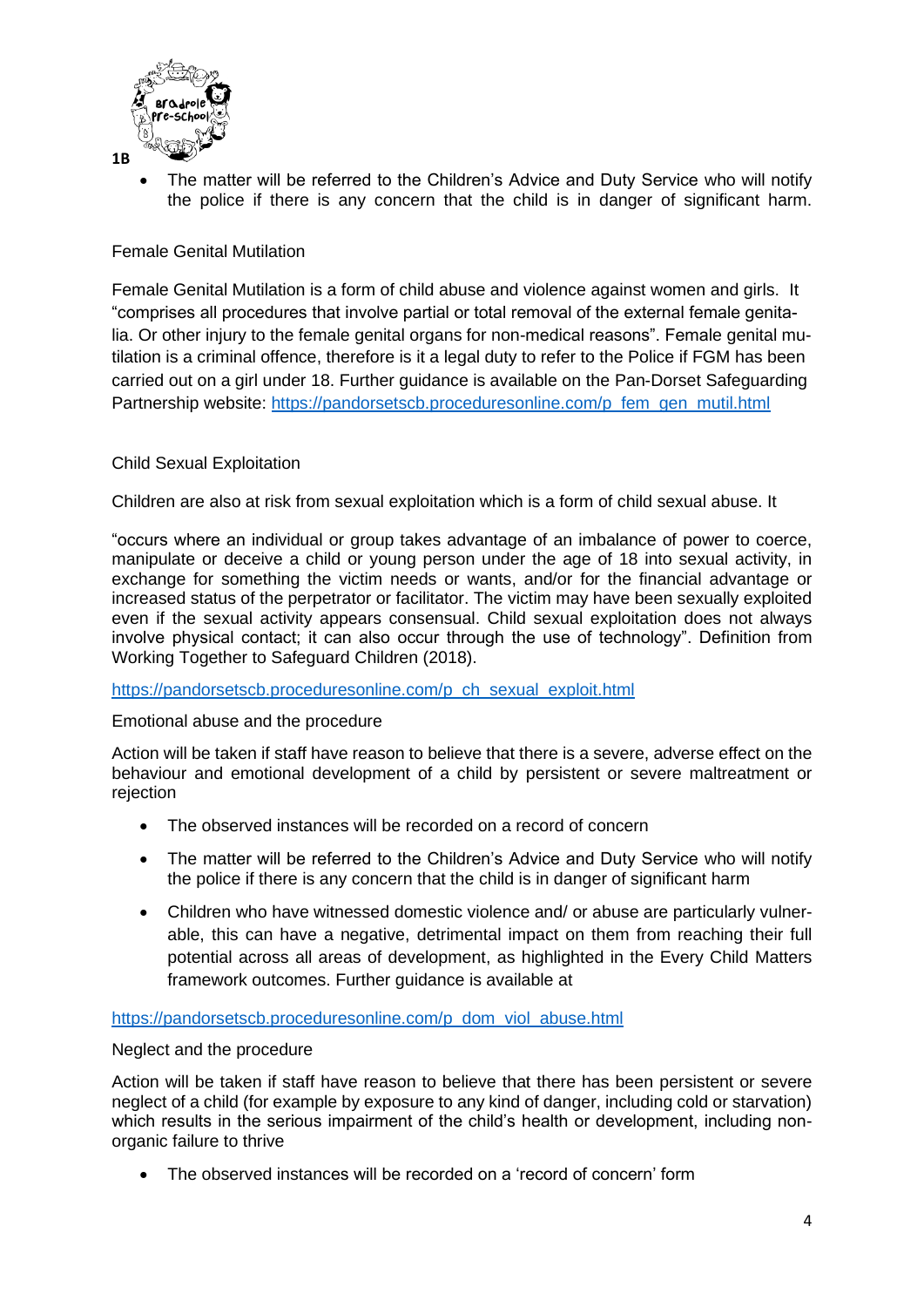

The matter will be referred to Children's Advice and Duty Service who will notify the police if there is any concern that the child is in danger of significant harm.

Children are also vulnerable to becoming a victim of or witness to alcohol abuse and substance misuse, county lines, gang activity and modern day slavery. Further information can be found on the Pan-Dorset Safeguarding Children Partnership (SCP) Policies and Procedures Manual online <https://pandorsetscb.proceduresonline.com/contents.html>

#### Incidental and minor concerns and the procedure

We also have procedures to record incidental and minor concerns (e.g. repeated nappy rash that is not addressed, disclosure by a child that does not raise immediate concern, poor attendance).

- When children are absent, we expect parents/carers to contact us and let us know the reason for their child's absence. If they do not contact us, a member of staff will phone parents to establish a reason for the absence. We keep a record of the children's absences and when a concern arises about attendance, we will talk to the family to identify any issues. The Pan-Dorset Safeguarding Children Partnership Continuum of Need tool may be used to identify and monitor a child's measure of need and vulnerability. If it is felt that the family would benefit from additional support a TAF can be arranged to discuss multi-agency support. Any concerns/incidents discussed with parents, are recorded on an 'incident/concern' form and kept in the 'Staying safe' file locked in the locker in the staff room.
- When the concern is significant, this should be recorded on a 'record of concern' sheet and put in the Child Protection File which is in the locker in the staff room.
- Staff and parents/carers, are made aware that additional information on the definitions and typical indications of abuse can be found on the NSPCC website: [http://www.nspcc.org.uk](http://www.nspcc.org.uk/)
- Allegations of child abuse or neglect could lead to a criminal investigation so staff will not do anything to jeopardise this, for example ask a child leading questions or attempt to investigate allegations themselves. If initial clarification is needed or requested by CSC, staff may use open ended questions; we use the model T.E.D, (Tell me, Explain to me, Describe to me), but should be mindful that CSC and the police are responsible for child protection matters.
- Further guidance to help identify a child's measure of need and to respond appropriately is set out in the Pan- Dorset Safeguarding Children Partnership Continuum of Need Threshold Tool. A paper copy is in the Safeguarding Children red file or available online at [file:///C:/Users/Staff/Downloads/Pan-Dorset-Continuum-of-Need-2019-](file:///C:/Users/Staff/Downloads/Pan-Dorset-Continuum-of-Need-2019-V1.0.pdf) [V1.0.pdf](file:///C:/Users/Staff/Downloads/Pan-Dorset-Continuum-of-Need-2019-V1.0.pdf)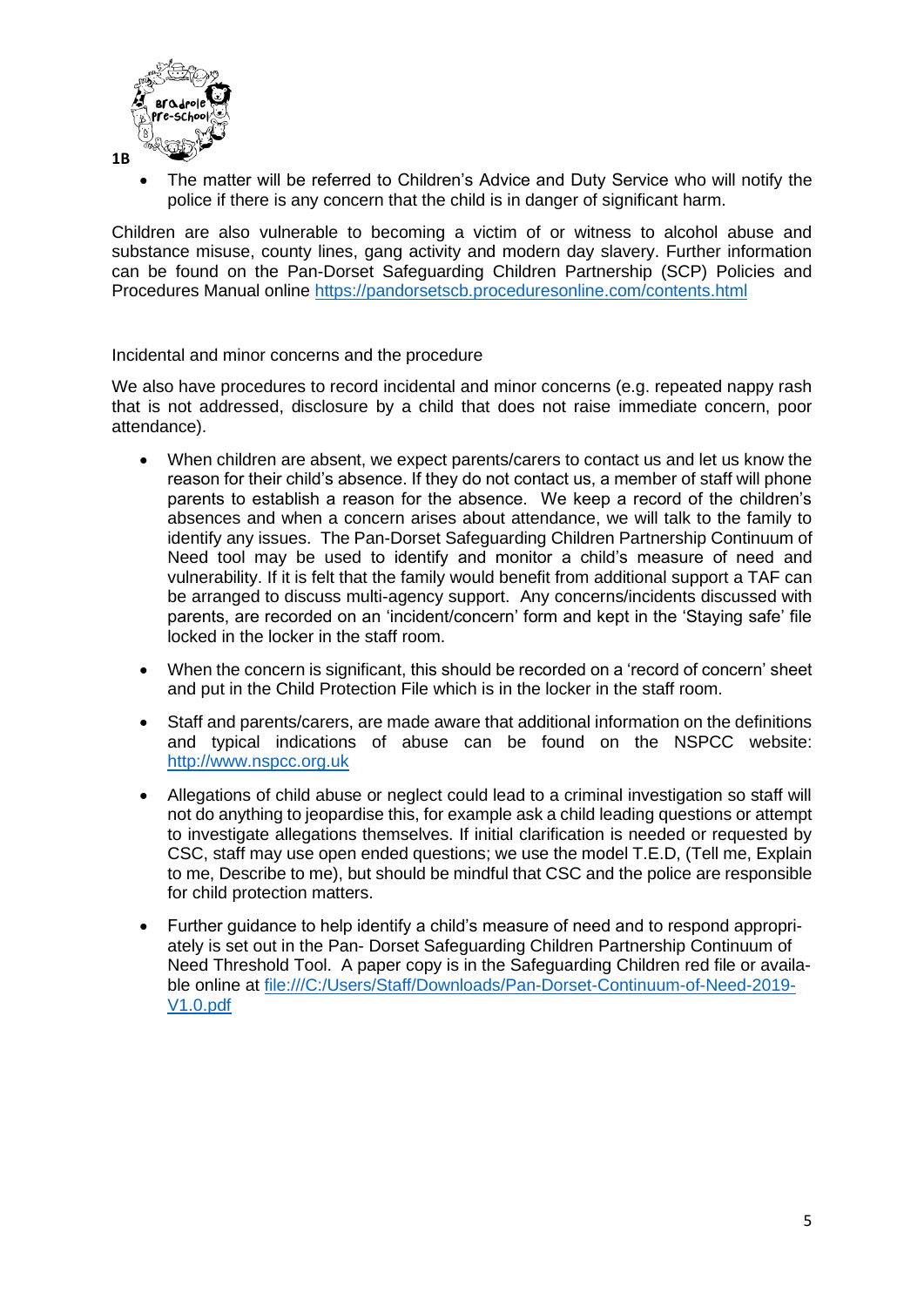

# **Recording and Reporting suspicions of abuse and disclosures**

We use the detailed procedures and reporting format outlined on Pan-Dorset Safeguarding Children's Partnership website [\(https://pdscp.co.uk/](https://pdscp.co.uk/) ). When a member of staff has concerns they:

- Listen to the child, offer reassurance and give assurance that he or she will take action;
- Do not question the child:
- Make a written record that forms an objective record of the observation or disclosure that includes:
	- The date and time of the observation or the disclosure
	- The exact words spoken by the child as far as possible
	- The name of the person to whom the concern was reported, with the date and time; and;
	- The names of any other person present at the time
- The DSL/deputy is informed of the issue at the earliest opportunity

These records are signed and dated and kept in the' Child Protection File' which is kept securely and confidentially. They are also logged by the DSL on a chronological record of events/concerns. As previously stated children with Special Education Need or disability are particularly vulnerable therefore staff must take care interpreting signs of abuse.

# **Liaising with other agencies; making a referral to the local authority social care team**

The Pan-Dorset Safeguarding Children Partnership Policies and Procedures contain detailed procedures for making a referral to the local social care team, as well as a template form for recording concerns and making a referral. This is based on 'What to do if you're worried a child is being abused' (HMG 2015). We keep a summary of this document. All members of staff are familiar with and follow the procedure for recording and reporting and this is covered as part of their induction.

- Contact phone numbers are on display on the staff information board in the preschool room and in the office.
- A copy of the Pan-Dorset Safeguarding Children Partnership Continuum of Need (2019) is displayed in the office and in the main room.

# **Information Sharing**

The General Data Protection Regulations (2018) and Information Act (2018) require practitioners to be aware of the principles of sharing personal information. This legislation should not be a barrier limiting the purposes of keeping children safe. The Information Sharing: advice for practitioners providing safeguarding services to children, young people, parents and carers (2018) provides guidance of the 7 golden rules to information sharing: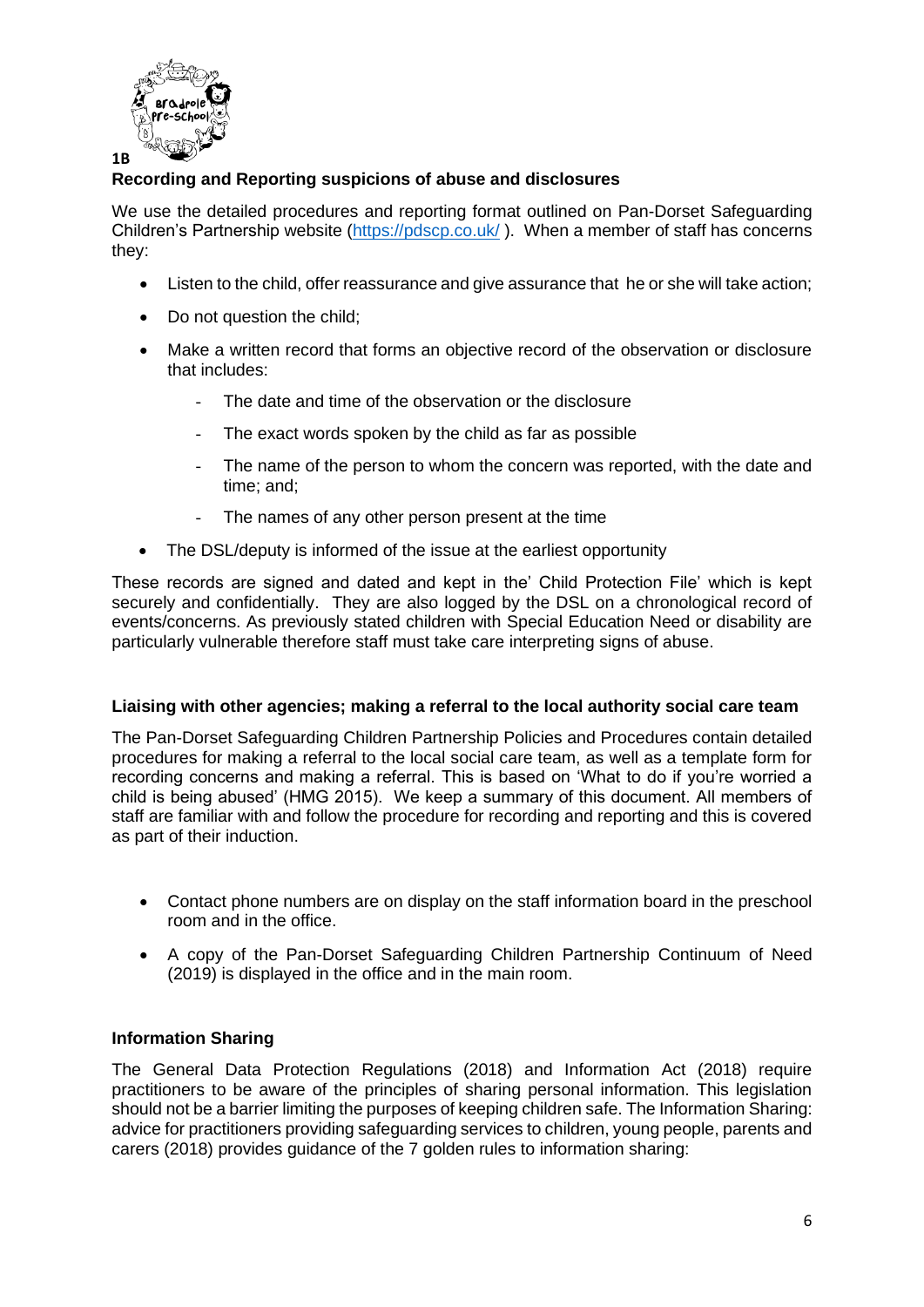

"1. Remember that the General Data Protection Regulation (GDPR), Data Protection Act 2018 and human rights law are not barriers to justified information sharing, but provide a framework to ensure that personal information about living individuals is shared appropriately.

2. Be open and honest with the individual (and/or their family where appropriate) from the outset about why, what, how and with whom information will, or could be shared, and seek their agreement, unless it is unsafe or inappropriate to do so.

3. Seek advice from other practitioners, or your information governance lead, if you are in any doubt about sharing the information concerned, without disclosing the identity of the individual where possible.

4. Where possible, share information with consent, and where possible, respect the wishes of those who do not consent to having their information shared. Under the GDPR and Data

Protection Act 2018 you may share information without consent if, in your judgement, there is a lawful basis to do so, such as where safety may be at risk. You will need to base your judgement on the facts of the case. When you are sharing or requesting personal information from someone, be clear of the basis upon which you are doing so. Where you do not have consent, be mindful that an individual might not expect information to be shared.

5. Consider safety and well-being: base your information sharing decisions on considerations of the safety and well-being of the individual and others who may be affected by their actions.

6. Necessary, proportionate, relevant, adequate, accurate, timely and secure: ensure that the information you share is necessary for the purpose for which you are sharing it, is shared only with those individuals who need to have it, is accurate and up to-date, is shared in a timely fashion, and is shared securely (see principles).

7. Keep a record of your decision and the reasons for it – whether it is to share information or not. If you decide to share, then record what you have shared, with whom and for what purpose".

# **Suitable people**

In accordance with the Childcare Act 2006 and EYFS Safeguarding and Welfare Requirements (2021), all staff working at Bradpole Preschool will be subject to rigorous checks (enhanced criminal records checks by the Disclosure and Barring Service, a self-declaration of suitability to work with children (criminal and medical disclosures), two references will be obtained and identity checks in line with our employment policy 2(a) will be carried out. We are also committed to maintaining a continuous process of vigilance and building a culture of safety. We do this by:

- Ensuring staff familiarise themselves with the Safeguarding and Child Protection and Whistleblowing Policy 1(j) as part of the induction process.
- Ensuring applications for posts within the setting are clearly informed that the positions are exempt from Rehabilitation of Offenders Act 1974
- Informing candidates of the need to carry out 'enhanced disclosure' checks with the Disclosure and Barring service before posts can be confirmed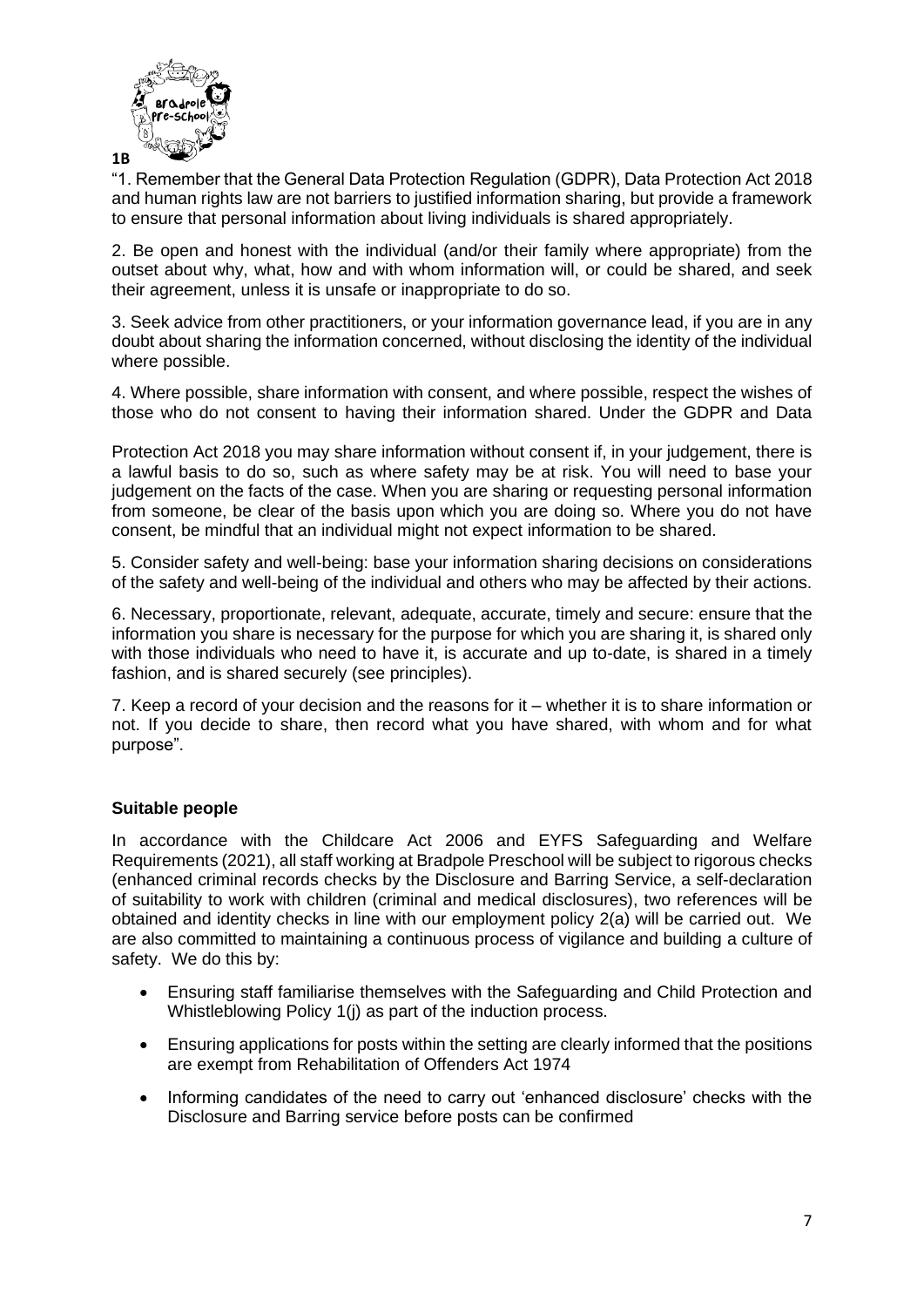

- Informing candidates when applications are rejected because of obtaining information that has been disclosed, that they have the right to know about and challenge incorrect information
- Meeting Ofsted requirements in respect of references and checks for staff and volunteers, to ensure that no disqualified/unsuitable person works at the setting or has access to the children
- Recording information about staff qualifications and identity checks that have been completed including:
	- The disclosure reference number
	- The date disclosure was obtained
	- The details of who obtained it
	- The company completing the check
- Having a thorough induction process which covers a three month probationary period
- Requiring all staff to attend training in Safeguarding Children and Young People. Training is updated every two years for staff, the DSL and deputy DSL. Carol Duffy also has a Level 3 Safeguarding qualification.
- Carrying out annual appraisals which discuss an individual's performance, attitude and behaviour. This is used to identify training needs
- Informing all staff that we expect them to complete an annual declaration, disclosing any convictions, cautions, court orders, reprimands or warnings which may affect their on-going suitability to work with children (whether received before or during their employment with us)
- Ensuring all staff have regular supervision meetings with the manager in order for issues/concerns to be raised (a family concern checklist may be used to support this) and to identify solutions to address issues, as well as to identify areas of their practice which may require coaching to improve their personal effectiveness.
- Highlighting their responsibility to safeguard children and to report any concerns to the DSL within their job description.
- Ensuring that the conduct of staff is at all times exemplary and does not put the child in danger or bring the setting into disrepute, as set out in the 'settings code of conduct for employees', and adhere to PDSCPs guidance/training regarding safer working practice
- Making staff aware via the Employee Handbook and 'Social Networking' policy of our rules regarding being 'friends' with parents on social network sites to ensure we follow guidelines for safer working practice
- Meeting the Safeguarding Vulnerable Groups Act (2006) requirements in respect of any person who is dismissed from our employment, or resigns in circumstances that would otherwise have led to dismissal for reasons of child protection concern
- Taking security steps to ensure that we have control over who comes into the setting so that no unauthorised person has unsupervised access to the children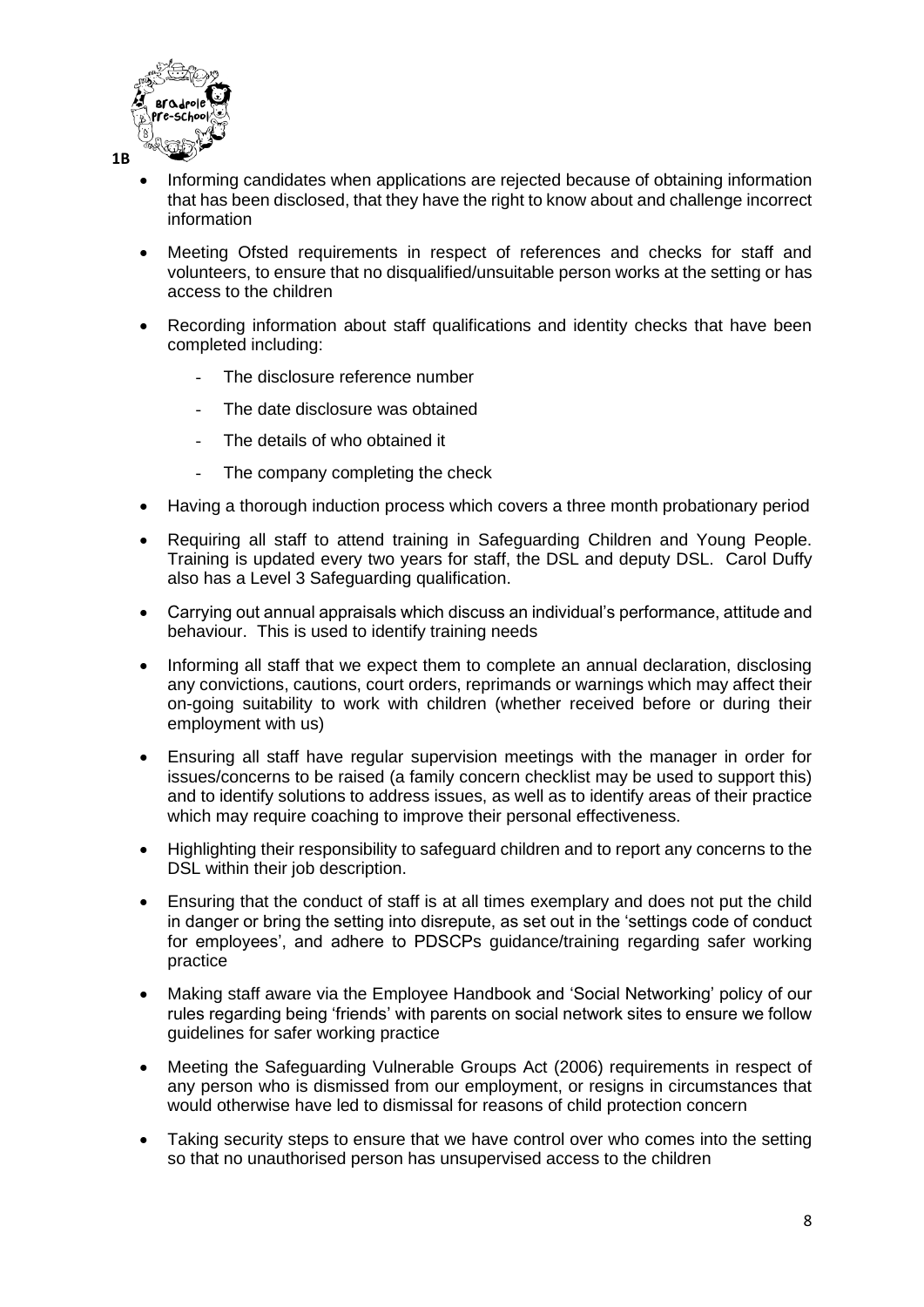

- Ensuring children are not photographed or filmed, for any other purpose than to record their development or participation in events organised by us. Parents sign a consent form and have access to records holding visual images of their child
- Expecting staff to inform the preschool leader when they have contact with a child who attends preschool outside of the setting. This is recorded in the individual's personnel file
- Making staff aware via the Employee Handbook and the Employment Policy 2(a) that if we have reason to believe that they may be under the influence of alcohol or any other substance that may affect their ability to care for the children, they will not be allowed to work directly with the children and further action will be taken

# **Visitors and Volunteers**

- The preschool has procedures in place for recording the details of visitors to the setting
- We will ensure that volunteers/students/parent helpers who have not undergone checks are fully supervised and never left alone with children or allowed to take children to the toilet.
- Volunteers/students are asked to sign and read information regarding safeguarding children and acceptable conduct before they work with the children.
- All nominated committee members have a DBS check.

# **Allegation against a member of staff or volunteer and the procedure**

Action will be taken if a concern is raised or an allegation is made against a member of staff or volunteer which suggests that a child has been harmed or is vulnerable to abuse. We follow procedures and guidance as set out by Pan-Dorset Safeguarding Children Partnership Policies and Procedures Manual.

We ensure that all parents know how to complain (9(c) making a complaint) about the behaviour or actions of staff or volunteers within the setting, or those working on the premises occupied by the setting, which may include an allegation of abuse.

All staff are made aware (1(j) Whistleblowing policy) that they have a responsibility to respond to any inappropriate behaviour displayed by members of staff or any other person working with the children, which includes:

- Inappropriate sexual comments
- Excessive one to one attention beyond the requirement of their usual role and responsibilities, or inappropriate sharing of images

All staff have regular supervision meetings with the preschool leader providing them with opportunities to come forward and report any issues/concerns regarding another member of staff

When concerns are reported, the DSL/Employer will contact the Children's Advice and Duty Service for advice and direction. When a concern is about the DSL then the staff/committee are made aware of how they can contact Children's Advice and Duty Service or Ofsted directly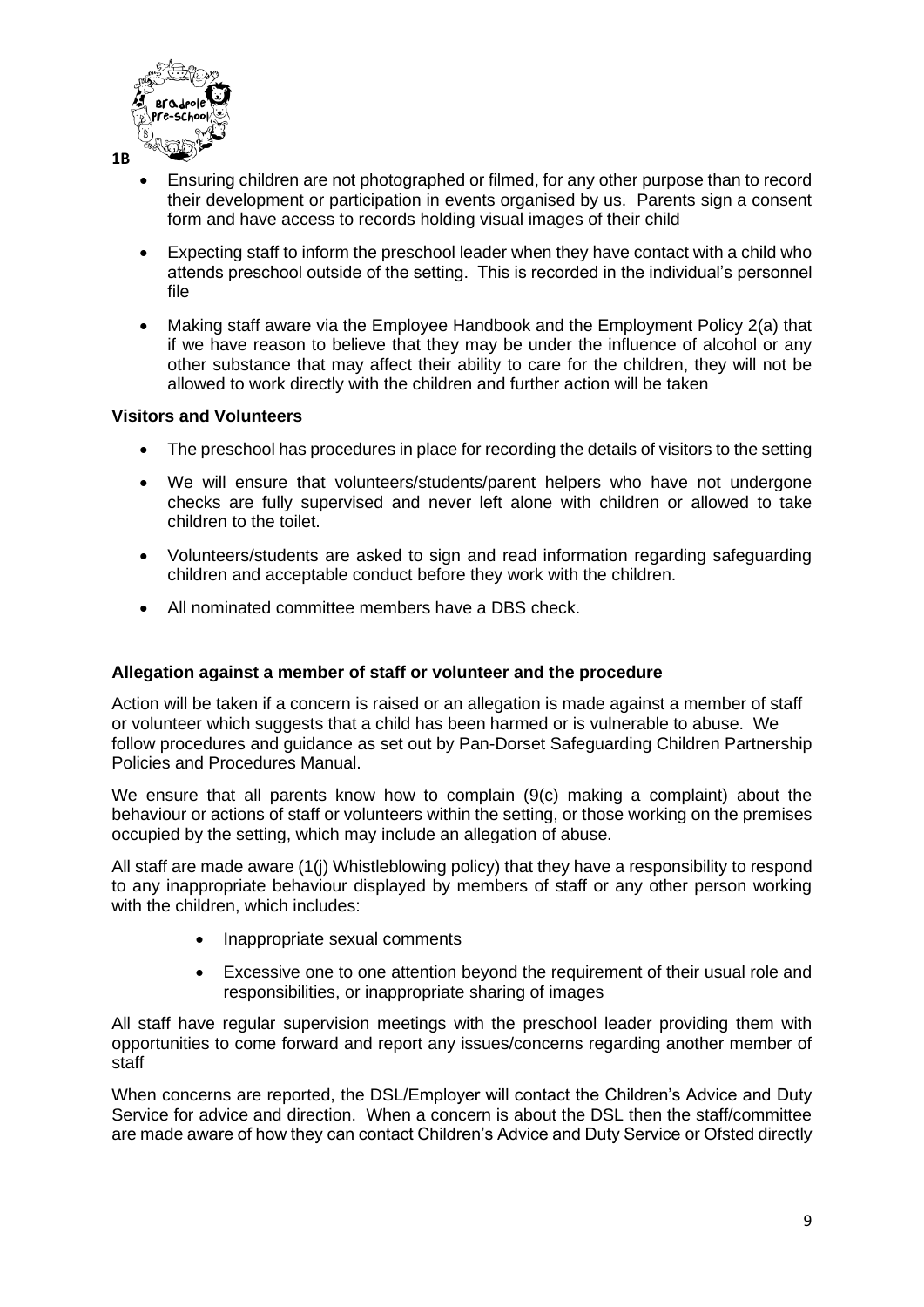

The covering interim Ofsted and Local Authority Designated Officer (LADO) Ann Shaw is notified of the allegation within 14 days [\(lado@dorsetcc.gov.uk](mailto:lado@dorsetcc.gov.uk))

In all cases a record of the report is made, which is timed, dated and includes a clear name and signature

The staff handbook details disciplinary procedures. When the management team and Children's Social Care agree it is appropriate in the circumstances, the employee will be suspended, on full pay, until the matter has been investigated fully. This is not an indication of admission that the alleged incident has taken place, but it is to protect staff, as well as children and families throughout the process

#### **Disciplinary action**

If, following an investigation there is no proof of misconduct and a suspended person is to return to work, appropriate support will be put in place (e.g. mentoring/management of contact with the child/children/parents who made the allegation). If the complaint is upheld the staff member would be dismissed on the grounds of misconduct following usual disciplinary procedures.

Where a member of staff or a volunteer is dismissed from the setting because of misconduct relating to a child, we notify the Disclosure and Barring Service and administrators so that the name may be included on the Protection of Children and Vulnerable Adults Barred List.

#### **Working with parents and carers**

We ensure that parents are made aware of our safeguarding policies and procedures when their child starts attending the preschool. Details of our policy and procedures regarding safeguarding are explained in a clear way so as not to frighten, upset or accuse, but to impress upon them the commitment to their child's well-being. All policies are available to view on the preschool website and hard copies of all policies are kept in the preschool room. Parents/carers will be reassured that allegation against staff, students or volunteers, of abuse or neglect, will be taken seriously and will be reported to Children's Advice and Duty Service and investigated fully. At all times the child or young person's well-being comes first. Bradpole Preschool has the right to seek advice, regarding a concern that they have about a child, before discussing it with the child's parents/carer. If the child is thought to be at risk of significant harm, a referral may be made to Children's Advice and Duty Service without having first discussed it with the parent. The investigating officer from the local Children's Social Care Team, will notify the parents/carers.

- We believe in building trusting and supportive relationships with families, staff and volunteers in the group
- We make clear to parents our role and responsibilities in relation to child protection, such as the reporting of concerns, providing information, monitoring of the child, liaising at all times with the local Children's Social Care team
- We will continue to welcome the child and the family whilst investigations are being made in relation to any alleged abuse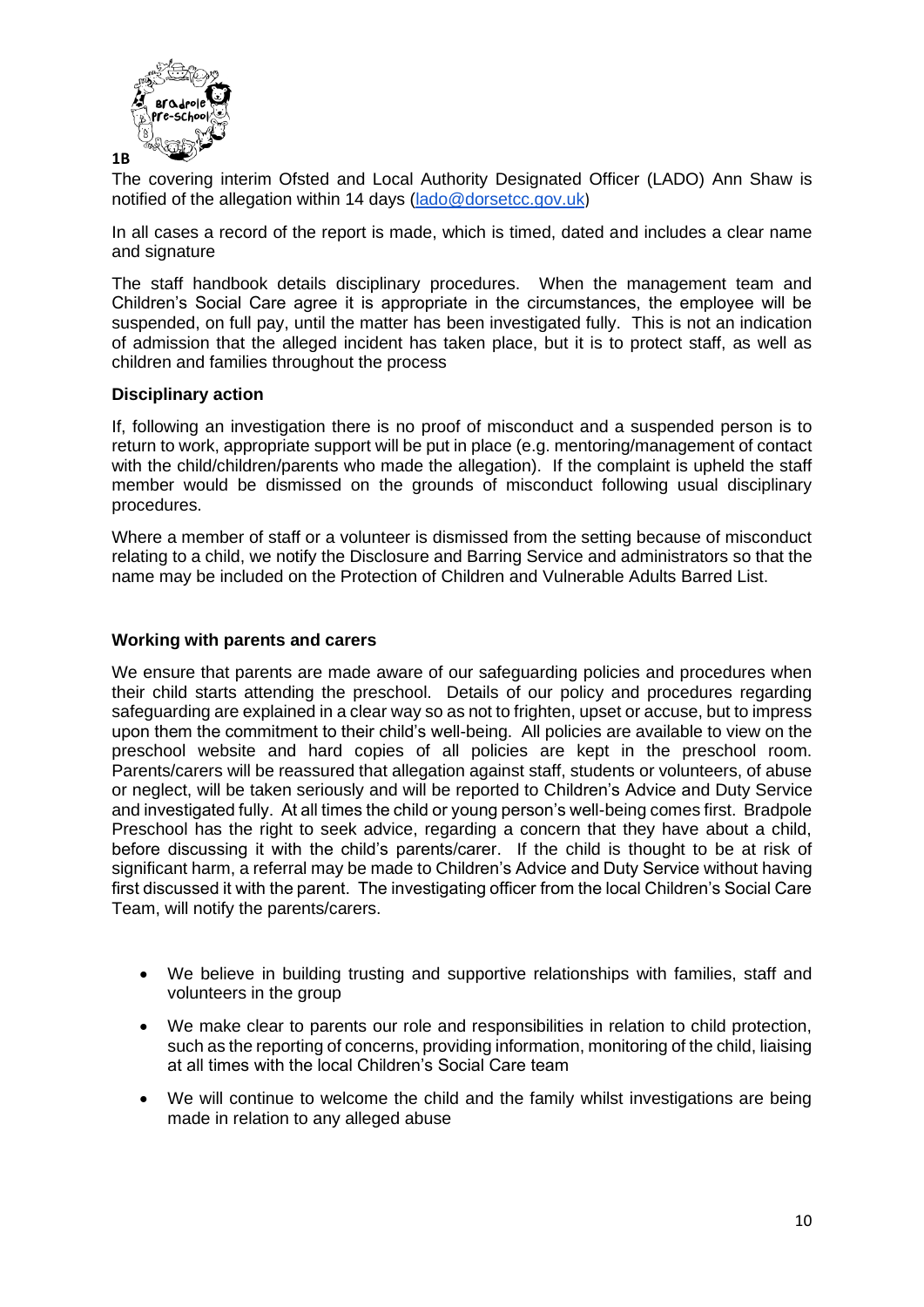

- We follow the Child Protection Plan as set by the child's social care worker in relation to the preschools designated role supporting the child and their family, subsequent to any investigation.
- Confidential records kept on a child are shared with the child's parents or those who have parental responsibility for the child in accordance with the Confidentiality policy 9(d) under the guidance of the Pan-Dorset Safeguarding Children Partnership.

# **Planning**

The layout of the rooms and staff deployment/ratios allow for constant supervision. No child is left alone with staff/volunteers/students in a one to one situation without being visible to others.

# **Curriculum**

We are committed to empowering young children, through the Early Years curriculum, promoting their right to be strong, resilient and to be listened to.

- We introduce key elements of keeping children safe into our activities to promote the personal, social and emotional development of all children, so that they may grow up to be strong, resilient and listened to and so that they develop an understanding of why and how to keep safe
- We create, within the preschool, a culture of value and respect for the individual, having positive regard for children's heritage arising from their colour, ethnicity, language spoken at home, and cultural and social backgrounds
- We ensure that this is carried out in a way that is developmentally appropriate for the children.

# **Legal Framework**

Primary Legislation

- Children Act (1989 s47)
- Protection of Children Act (1999)
- The Children Act (Every Child Matters) (2004)
- The Childcare Act (2006)
- Safeguarding Vulnerable Groups Act (2006)
- Data Protection Act (2018)
- Information Sharing (2018)
- Safeguarding children in Education (2019)
- Statuary framework for the early years foundation stage (sept 2021)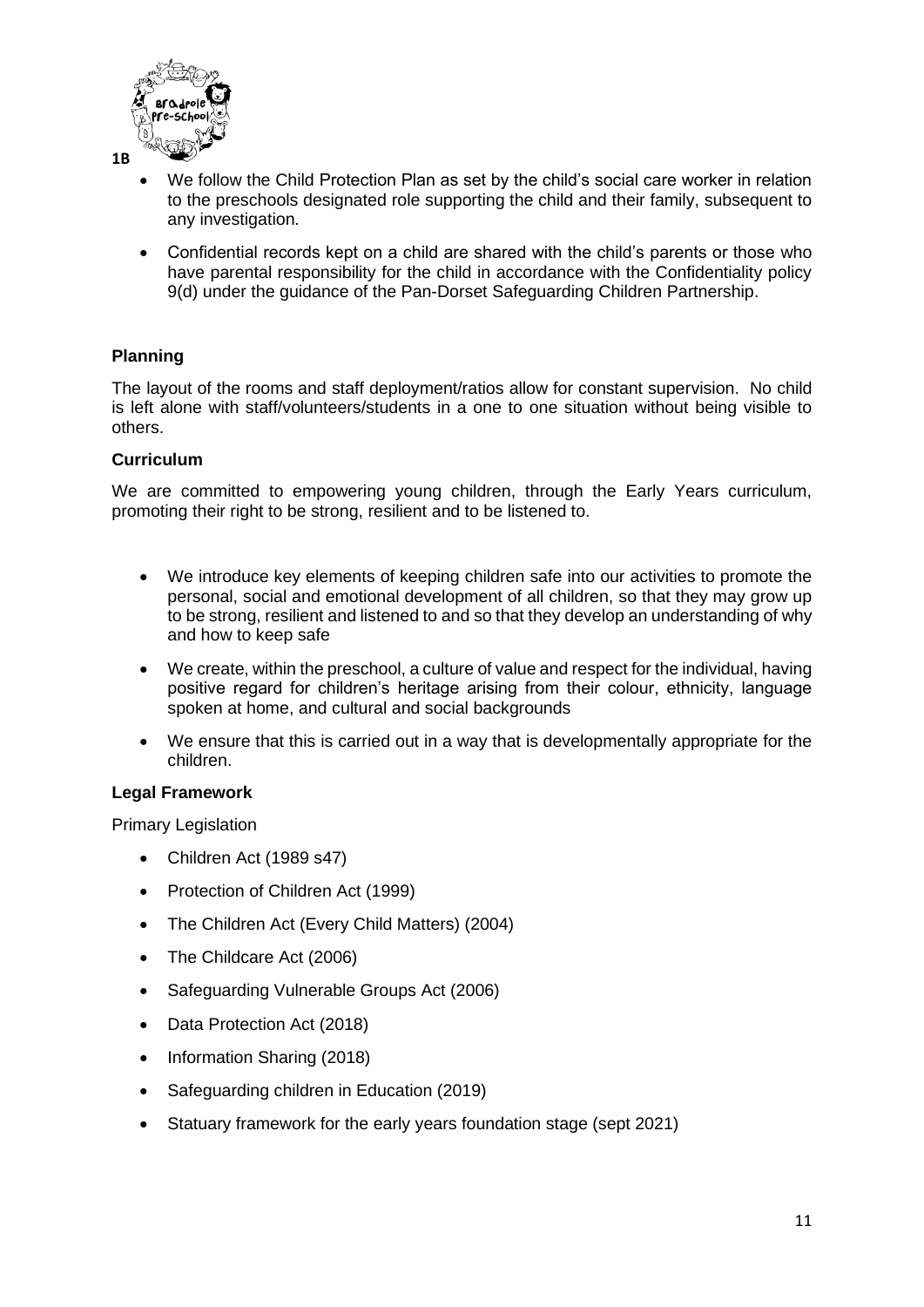

Secondary Legislation

- Sexual Offences Act (2003)
- Criminal Justice and Court Services Act (2000)
- Equalities Act (2010)
- Data Protection Act (2018) Non Statutory Guidance

# Further Guidance

- Working Together to Safeguard Children (2018)
- What to do if you're Worried a Child is Being Abused (HMG 2015)
- Framework for the Assessment of Children in Needs and their Families (DoH 2000)
- Continuum of Need (2019)
- Statutory guidance on making arrangements to safeguard and promote the welfare of children under section 11 of the Children Act 2004 (HMG 2007)
- Information Sharing: advice for practitioners providing safeguarding services to children, young people, parents and carers (2018).
- Independent Safeguarding Authority: [www.isa.homeoffice.gov.uk](http://www.isa.homeoffice.gov.uk/)
- Pan Dorset Safeguarding Children Partnership Policies and Procedures Manual: <https://pandorsetscb.proceduresonline.com/contents.html>
- Safeguarding Children and Protecting Professionals in Early Years Setting: Online Safety Guidance for Practitioners (2019) [https://www.gov.uk/government/publications/safeguarding-children-and-protecting](https://www.gov.uk/government/publications/safeguarding-children-and-protecting-professionals-in-early-years-settings-online-safety-considerations)[professionals-in-early-years-settings-online-safety-considerations](https://www.gov.uk/government/publications/safeguarding-children-and-protecting-professionals-in-early-years-settings-online-safety-considerations)

# Contact information

Children's Advice and Duty service contact: 01305 228558

Local Authority Designated Officer (LADO) contact: Dorset Council

[lado@dorsetcc.gov.uk](mailto:lado@dorsetcc.gov.uk)

01305 221122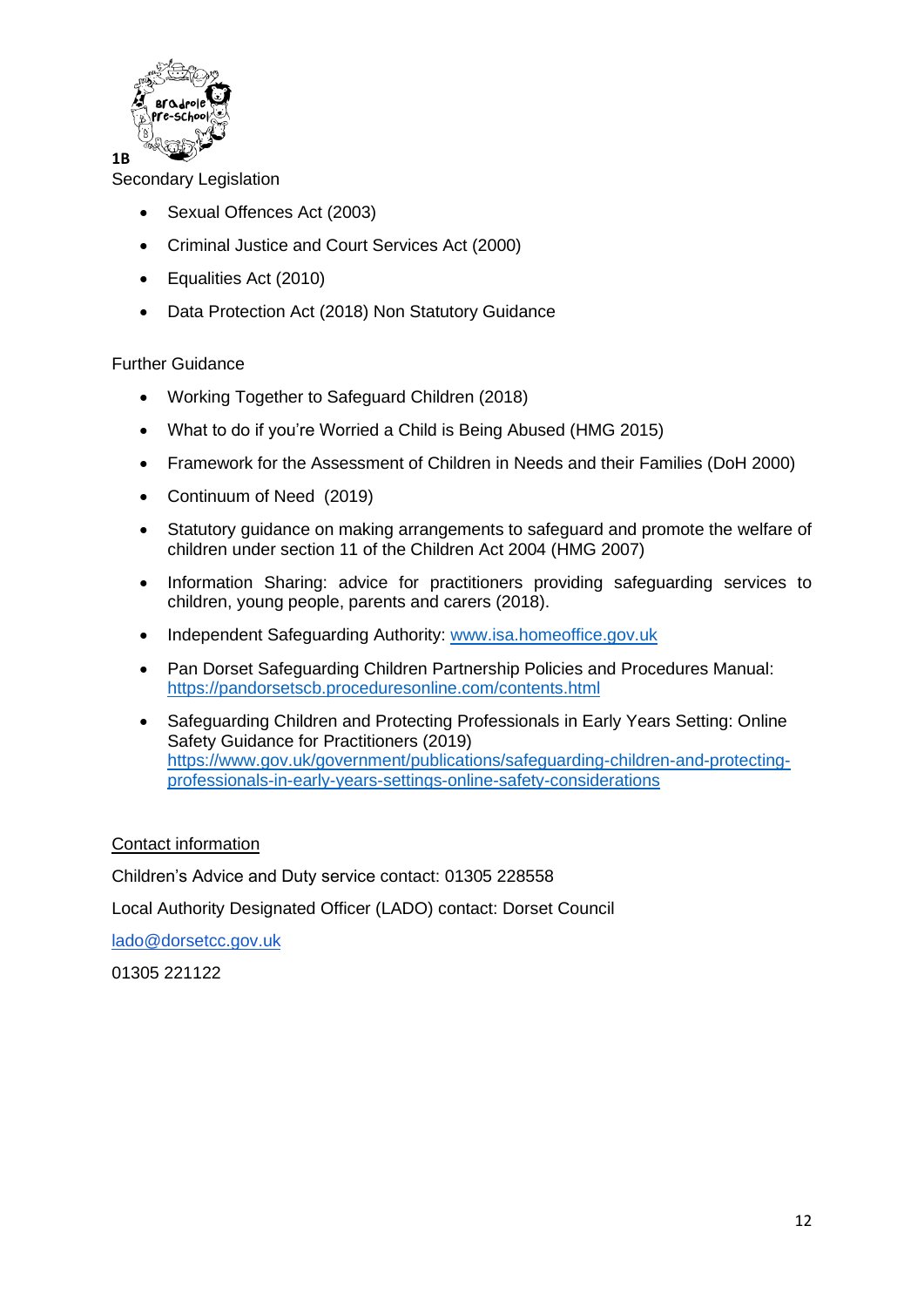

# **The Prevent Duty and Promoting British Values Policy**

The Prevent Duty Policy forms part of our wider safeguarding duties to keep children safe from harm and should be used in conjunction with other preschool safeguarding and child protection policies. This policy focuses on the prevention of radicalisation and the promotion of British Values.

The Pre-school has a duty "to have due regard to the need to prevent people from being drawn into terrorism" in accordance with Section 26 of the Counter-Terrorism and Security Act 2015. There is no single way of identifying an individual who is likely to be susceptible to a terrorist ideology. As with managing other safeguarding risks, staff should be alert to changes in behaviour which could indicate that they maybe in need of help or protection. Children at risk of radicalisation may display different signs or seek to hide their views. Staff should use their professional judgement in identifying children who might be at risk of radicalisation by others, whether in the family or outside and display concerning behaviour. The prevent duty does not require childcare providers to carry out unnecessary intrusion into family life but as with any other safeguarding risk, they must take action when they observe behaviour or concerns. Staff should complete an online general awareness training every 3 years through the Channel Programme, to support their understanding in identifying individuals.

# **IT policy**

As with any other online risk, staff need to be aware of the risk of any extreme or terrorist activity online. This is minimised at preschool due to children not accessing the Internet directly.

# **Building Children's Resilience to Radicalisation**

The fundamental British values are already embedded in the Early Years Foundation Stage curriculum (2021) and are defined as:

- Democracy
- The rule of law
- Individual liberty and mutual respect
- Tolerance of those with different faiths and beliefs

These values are not uniquely British but are universal aspirations for equality. As such, they are fundamental to helping all children to become compassionate, considerate adults who form part of a fair and equal society. They are implemented through policies and procedures relating to equality, behaviour, safeguarding, child protection, with which the prevent duty is entirely consistent. To fulfil the prevent duty, the preschool will ensure that:

- Staff are able to identify children who may be vulnerable to radicalisation.
- Staff members are aware that if they observe concerning behaviour or actions, the Designated Safeguarding Lead, Kathryn Cosser, will be informed, or in her absence, the Designated Safeguarding Deputy Lead, Sally Parmiter.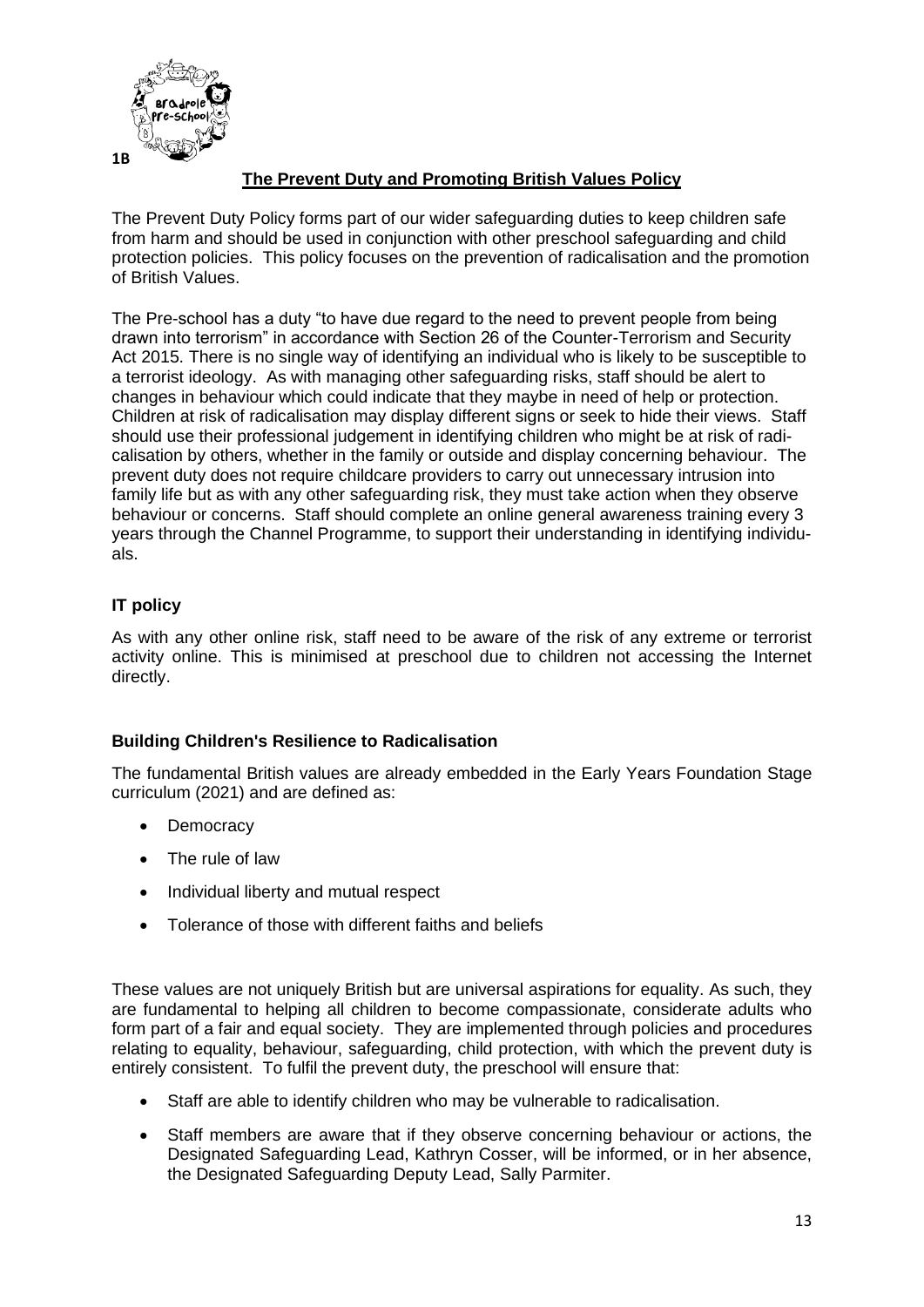

The department for education tel. 02073407264. Counter.extremism@education.gsi.gov.uk.

Please note that the helpline is not intended for use in an emergency situation, such as a child being in immediate risk of significant harm or a security incident, in which case follow normal emergency procedures.

- We take into account factors affecting parental capacity such as: social exclusion, domestic violence, parent's drug or alcohol abuse, mental or physical illness or parent's learning disability.
- We are aware of other factors that affect children's vulnerability such as: abuse of disabled children, fabricated or induced illness, child abuse linked to beliefs, spirit possessions, sexual exploitation of children such as through Internet abuse and female genital mutilation that may affect, or has affected children and young people using our preschool.
- We also make ourselves aware that some children and young people are affected by gang activity, by complex multiple or organised abuse, through forced marriage or honour based violence. They may also be victims of child trafficking. While this is

less likely to affect young children in our care, we may become aware of any of these factors affecting older children and young people, who we may come into contact with.

- We actively protect children and teach them to value British values.
- The layout of the room allows for constant supervision.
- We introduce key elements of keeping children safe through our personal, social and emotional development (we use the Rainbow Seal Guidance) so that children grow to be strong, resilient and listened to so they develop an understanding of why and how to keep safe.
- We create within the setting a culture of value and respect for the individual, having positive regard for children's heritage arising from their ethnicity, language, language spoken at home, cultural and social background. We ensure that this is carried out in a way that is developmentally appropriate for the children.
- The best way to help children resist extremist views, is to teach them to think critically and become independent learners which is fundamental to the characteristics of effective learning and teaching embedded in the EYFS.
- We endeavour to support our children through the EYFS by providing playful learning opportunities to help them develop positive, diverse and communal identities, as well as their wellbeing, their empathy and emotional literacy while continuing to take action to eradicate inequalities, bullying, discrimination, exclusion, aggression and violence; all of which foster and secure children's pro social behaviour, responsible citizenship and real sense of belonging.
- We will build up an effective engagement with parents/carers and families as they are in a key position to spot signs of radicalisation. We will assist and advise families who raise a concern with us.
- We will ensure that the designated safeguarding lead will undertake prevent awareness training.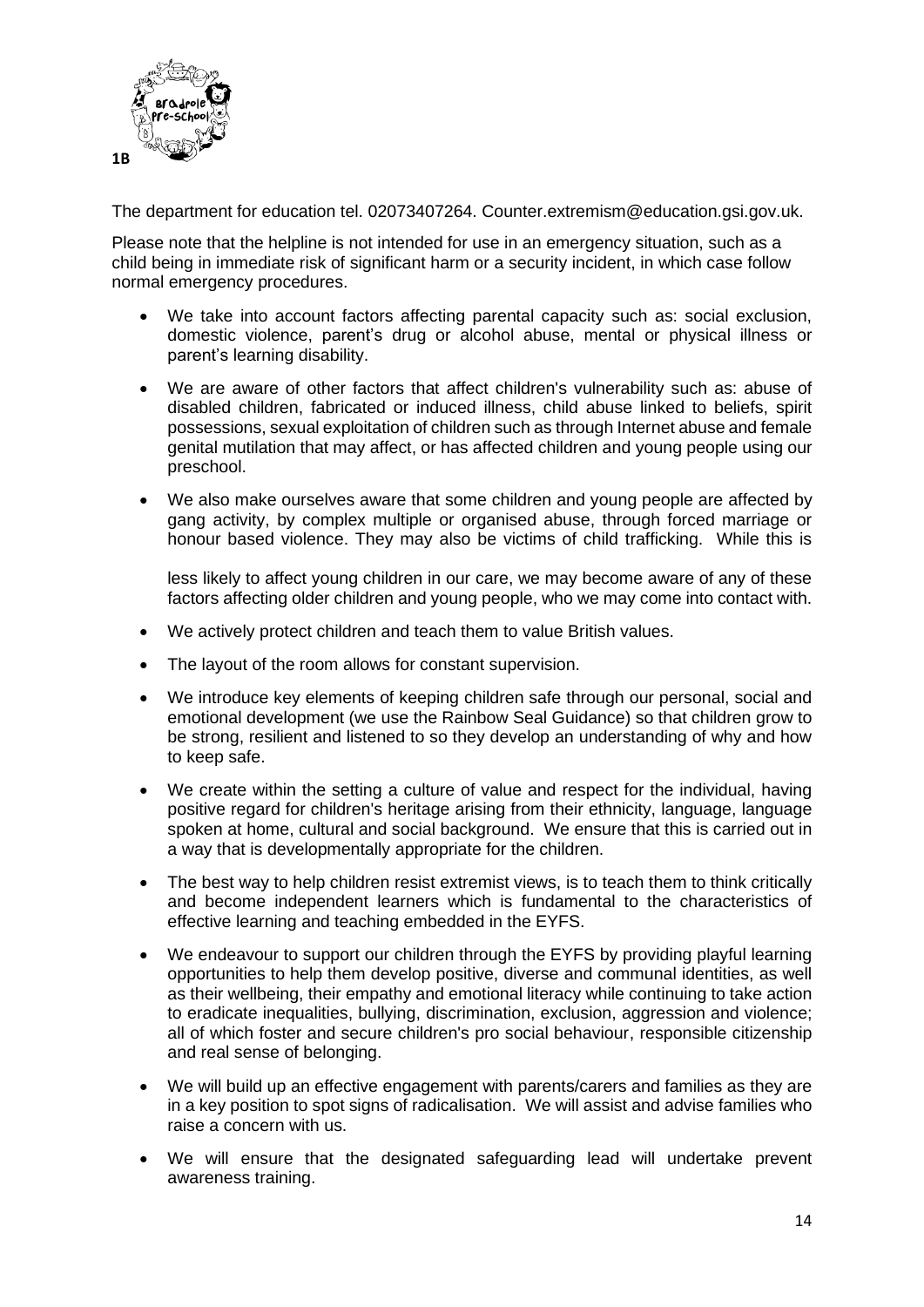

• We will ensure that all resources used in the preschool are age appropriate for the children in our care.

Further advice and guidance is available on the Pan-Dorset Safeguarding Children<br>Partnership website and online quidance available at: Partnership website and online quidance available at: [https://www.gov.uk/government/publications/safeguarding-children-and-protecting](https://www.gov.uk/government/publications/safeguarding-children-and-protecting-professionals-in-early-years-settings-online-safety-considerations)[professionals-in-early-years-settings-online-safety-considerations](https://www.gov.uk/government/publications/safeguarding-children-and-protecting-professionals-in-early-years-settings-online-safety-considerations)

Stuatutary Guidance

- Early Years Foundation Stage framework (2021)
- Revised Prevent Duty Guidacne for England and Wales (April 2021) : [https://www.gov.uk/government/publications/prevent-duty-guidance/revised-prevent](https://www.gov.uk/government/publications/prevent-duty-guidance/revised-prevent-duty-guidance-for-england-and-wales)[duty-guidance-for-england-and-wales](https://www.gov.uk/government/publications/prevent-duty-guidance/revised-prevent-duty-guidance-for-england-and-wales)

This policy was adopted at a meeting of: The Committee of Bradpole Preschool

Held during the Autumn 2021

Date to be reviewed: Autumn 2022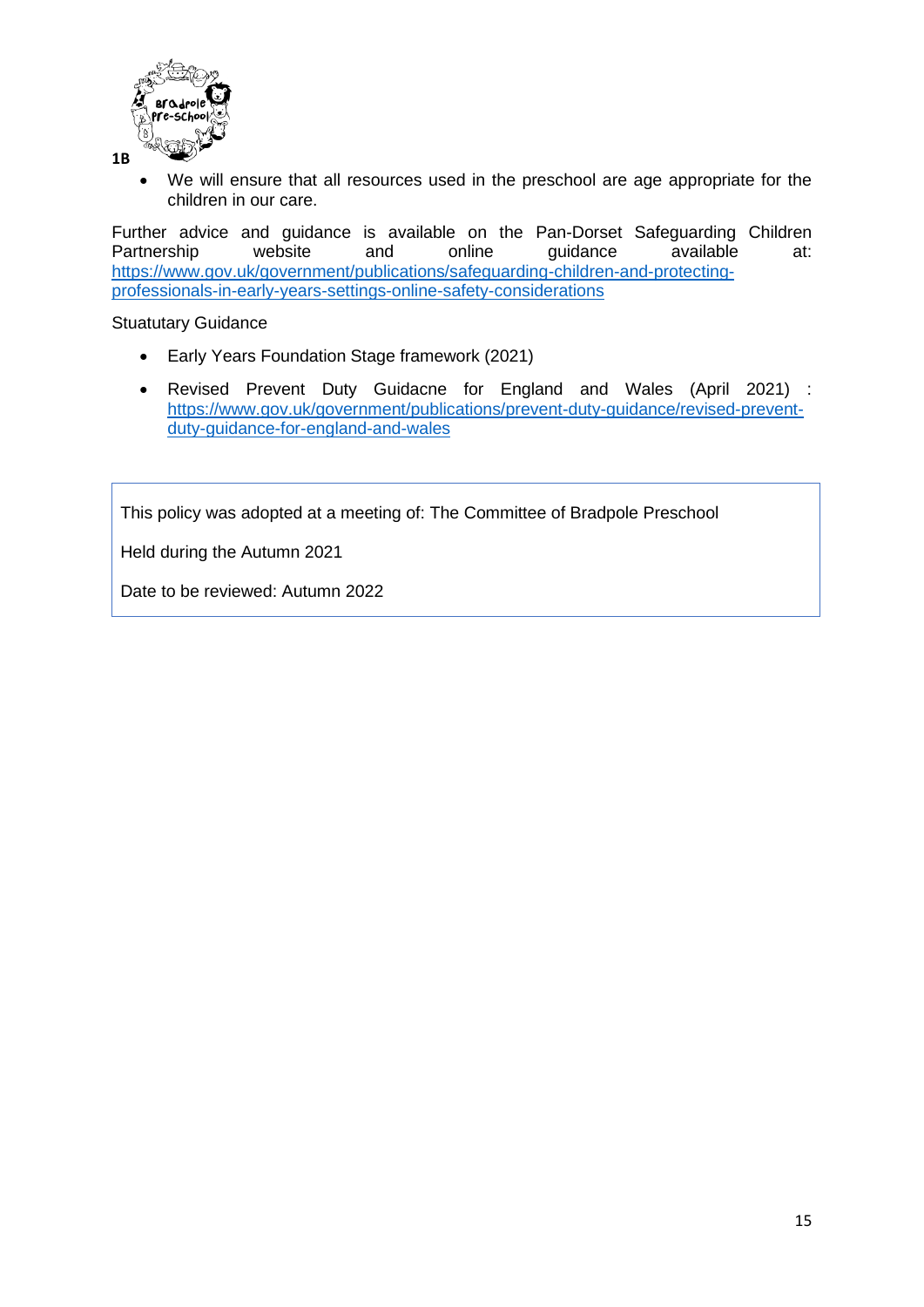

# **Definitions**

#### Child Protection

Part of safeguarding and promoting welfare. This refers to the activity that is undertaken to protect specific children who are suffering, or are likely to suffer, significant harm.

#### Physical Abuse

• A form of abuse which may involve hitting, shaking, throwing, poisoning, burning or scalding, drowning, suffocating or otherwise causing physical harm to a child. Physical harm may also be caused when a parent or carer fabricates the symptoms of, or deliberately induces, illness in a child.

#### Emotional Abuse

• The persistent emotional maltreatment of a child such as to cause severe and persistent adverse effects on the child's emotional development. It may involve conveying to a child that they are worthless or unloved, inadequate, or valued only insofar as they meets the needs of another person. It may include not giving the child opportunities to express their views, deliberately silencing them or 'making fun' of what they say or how they communicate. It may feature age or developmentally inappropriate expectations being imposed on children. These may include interactions that are beyond a child's developmental capability, as well as overprotection and limitation of exploration and learning, or preventing the child participating in normal social interaction. It may involve seeing or hearing the illtreatment of another. It may involve serious bullying (including cyber bullying), causing children frequently to feel frightened or in danger, or the exploitation or corruption of children. Some level of emotional abuse is involved in all types of maltreatment of a child, though it may occur alone. Children who witness Domestic Violence are also at risk from emotional abuse.

# Sexual Abuse

• Involves forcing or enticing a child or young person to take part in sexual activities, not necessarily involving a high level of violence, whether or not the child is aware of what is happening. The activities may involve physical contact, including assault by penetration (for example, rape or oral sex) or non-penetrative acts such as masturbation, kissing, rubbing and touching outside of clothing. They may also include non-contact activities, such as involving children in looking at, or in the production of, sexual images, watching sexual activities, encouraging children to behave in sexually inappropriate ways, or grooming a child in preparation for abuse Sexual abuse can take place online, and technology can be used to facilitate offline abuse. Sexual abuse is not solely perpetrated by adult males. Women can also commit acts of sexual abuse, as can other children.

# Child Sexual Exploitation